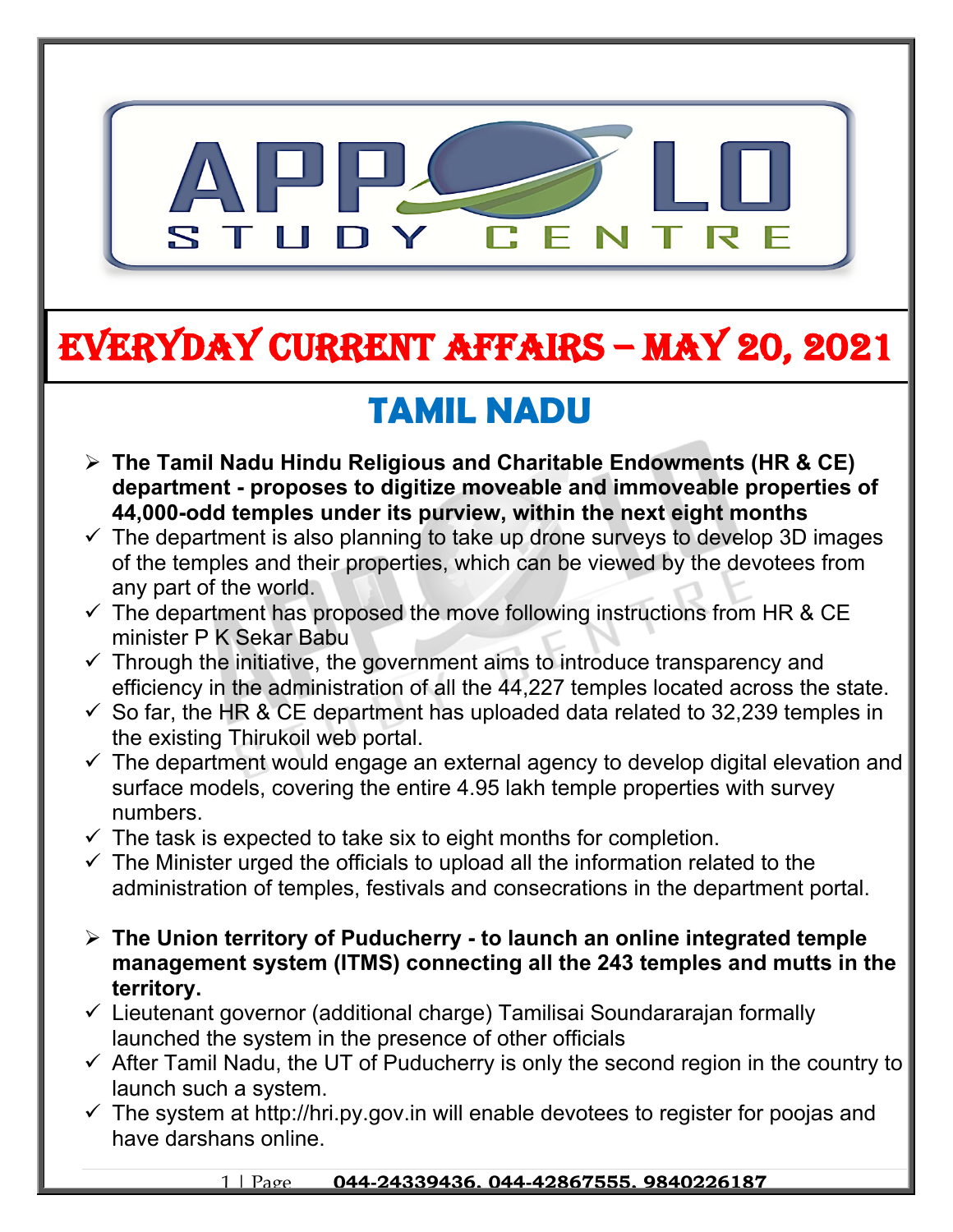- $\checkmark$  The system integrates all the temples under one portal
- $\checkmark$  Using the portal, the devotees can book the online registration for poojas and other e-services.
- $\checkmark$  The Tamil Nadu government shared its software module and the National Informatics Centre (NIC) developed the ITMS using its technical expertise.
- $\checkmark$  The ITMS will bring greater transparency in the administration including managing movable and immovable properties of the temples and trusts.
- $\checkmark$  Further, it will be useful for the authorities to monitor and regulate the income and expenditure of the temples and mutts.
- $\checkmark$  The system will also help in identifying and preserving the architectural values of the temples and religious institutions.
- $\checkmark$  People can view the renovation and repair works in the temples using the system and those interested can also participate in the works.
- $\checkmark$  The system also aims to link the temples of other states, so that people can access their portals from a single webpage.
- $\checkmark$  The portal will enable all announcements, circulars, instructions issued under the Pondicherry Hindu religious act and rules to reach the public easily.

#### **NATIONAL**

- **On May 19, the health ministry issued new guidelines to the general public for taking the anti-Covid vaccines**
- $\checkmark$  As per the new norms, people with other serious illnesses requiring hospitalisation or ICU care should wait for 4-8 weeks before receiving the Covid vaccine after being discharged from hospital
- $\checkmark$  Those infected with Covid-19, including people who contracted the infection after receiving the first dose of the vaccine, should take the jab three months after recovering from the disease
- $\checkmark$  All lactating women are advised to take the vaccine, even though a technical advisory group on immunisation is studying data to evaluate if it can be allowed for pregnant women, as per the ministry
- $\checkmark$  Blood can be donated after 14 days of either receiving an anti-Covid shot or testing RT-PCR negative, if having suffered from the disease.
- $\checkmark$  The decisions were based on recommendations made by the National Expert Group on Vaccine Administration for Covid-19 (NEGVAC).
- $\checkmark$  So far, the government's advisory was to wait for 4-8 weeks after recovery from Covid-19 symptoms in case of infection before receiving the vaccine.
- $\checkmark$  The NEGVAC suggested that those who have received anti-SARS-2 monoclonal antibodies or convalescent plasma should defer Covid-vaccination by three months from the date of discharge from the hospital.
- $\checkmark$  The health ministry clarified there is no requirement for screening of vaccine recipients by Rapid Antigen Test (RAT) prior to Covid-19 vaccination.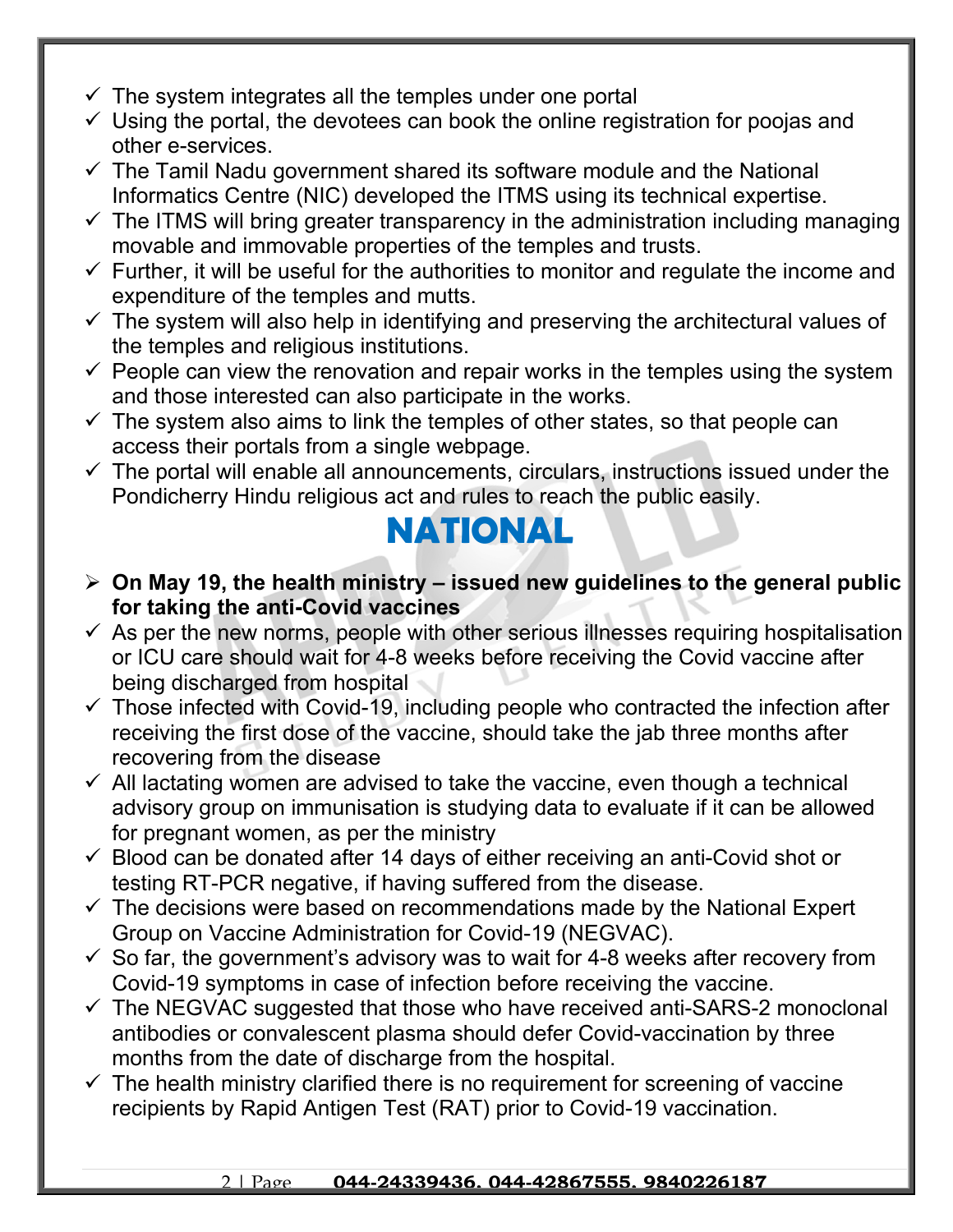- $\checkmark$  The Centre has advised states to ensure effective dissemination of the information to service providers as well as the general public, through use of all channels of information and communication in local languages
- **On May 19, the India Meteorological Department issued an update on the possibility of cyclonic formation over the Bay of Bengal**
- $\checkmark$  According to IMD, the 'low pressure area' was very likely to form over north Andaman Sea and adjoining east-central Bay of Bengal around May 22
- $\checkmark$  It is expected to intensify gradually into a cyclonic storm towards end of this month.
- $\checkmark$  If formed, the cyclone will be named 'Yaas' the name given by Oman which means despair or disappointment.
- $\checkmark$  The system is very likely to move north-westwards and reach West Bengal Odisha coasts around May 25 evening, according to the IMD
- $\checkmark$  The formation will bring light to moderate rainfall at most places with heavy falls at isolated places in Odisha, West Bengal and adjoining Assam and Meghalaya from May 25 evening.
- **On May 19, the Centre has decided to increase the fertilizer subsidy outlay for the year by ₹14,775 crore**
- $\checkmark$  The decision was taken in a high level meeting chaired by Prime Minister Narendra Modi on the prices of fertilizers
- This will take the fertilizer subsidy outlay for 2021-22 to ₹94,305 crore from a budgeted outlay of ₹79,530 crore
- $\checkmark$  PM Modi decided to increase the subsidy for diammonium phosphate (DAP) fertiliser from ₹500 per bag to ₹1200 per bag, which is an increase of 140%
- $\checkmark$  Last year, the actual price of DAP was ₹1,700 per bag, in which the Central Government was giving a subsidy of ₹500 per bag
- $\checkmark$  Following the recent increase in international prices of phosphoric acid, ammonia etc., by about 60% to 70%, the actual price of a DAP bag is now coming to ₹2,400
- $\checkmark$  In 2020-21 as well, the centre had increased the fertilizer subsidy outlay from  $\check{\tau}$ 71,309 crore to ₹1.34 lakh crore, a jump of nearly 88%
- $\checkmark$  This is the second major step of the government in the interest of the farmers after the recent transfer of eighth instalment of ₹ 20,667 crore to the farmers account under PM-KISAN scheme.
- **The Mahratta Chamber of Commerce Industries and Agriculture and National Bank for Agriculture and Rural Development (NABARD) – jointly launched the country's first Agricultural Export Facilitation Centre at Pune on May 15, 2021**
- $\checkmark$  This centre will serve as a one-stop-shop for all types of exporters engaged in the agricultural sector.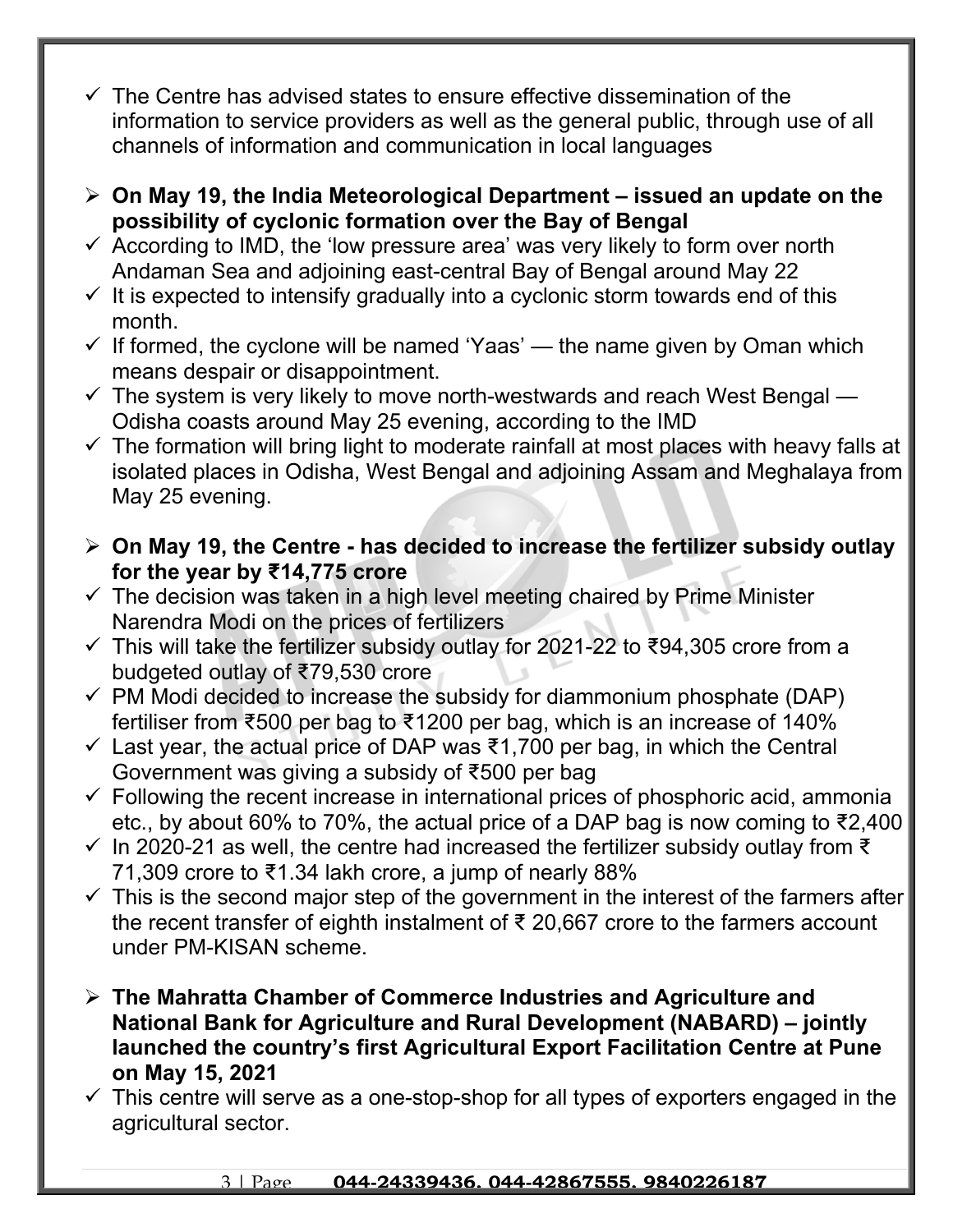- $\checkmark$  It consists of agro-exporters alongwith serving and retired state and union government officials for providing inputs
- $\checkmark$  The centre will help exporters on all aspects of the chain of agro-exports.
- $\checkmark$  The various process dealt by the centre includes export registration, market assessment, standards of recipient countries, and adjustments required to match those standards, the kind of logistics involved in the operation, among other issues.
- $\checkmark$  The Centre also proposes to develop a 'knowledge bank' where activities and knowledge related to different aspects of exports would be available
- $\checkmark$  It would quide the prospective exporters on various relevant aspects through experts in areas like pesticide residue management, global gap certification etc.,
- $\checkmark$  In 2018, India launched Agri Export Policy, which aims to double the agricultural exports to \$60 billion by 2022.
- **On May 17, the Ministry of Tribal Affairs signed a Memorandum of Understanding (MoU) with Microsoft to support the digital transformation of tribal schools under its purview**



- $\checkmark$  The agreement would be applicable to schools such as Eklavya Model Residential Schools (EMRS) and Ashram Schools, among others under the Ministry
- $\checkmark$  This partnership will train tribal students in technologies such as artificial intelligence, coding, and data science in English and Hindi languages.
- $\checkmark$  The initiative will also enable the professional development of teachers, enabling them to use technology in classrooms.
- $\checkmark$  The schools under the Ministry will be equipped with the technology, training, and tools required to transform them into Microsoft Showcase Schools
- $\checkmark$  Under this program in the first phase, 250 EMRS schools have been adopted by **Microsoft**
- $\checkmark$  Out of the 250 schools, 50 EMRS schools will be given intensive training and 500 master trainers would be trained in the first phase.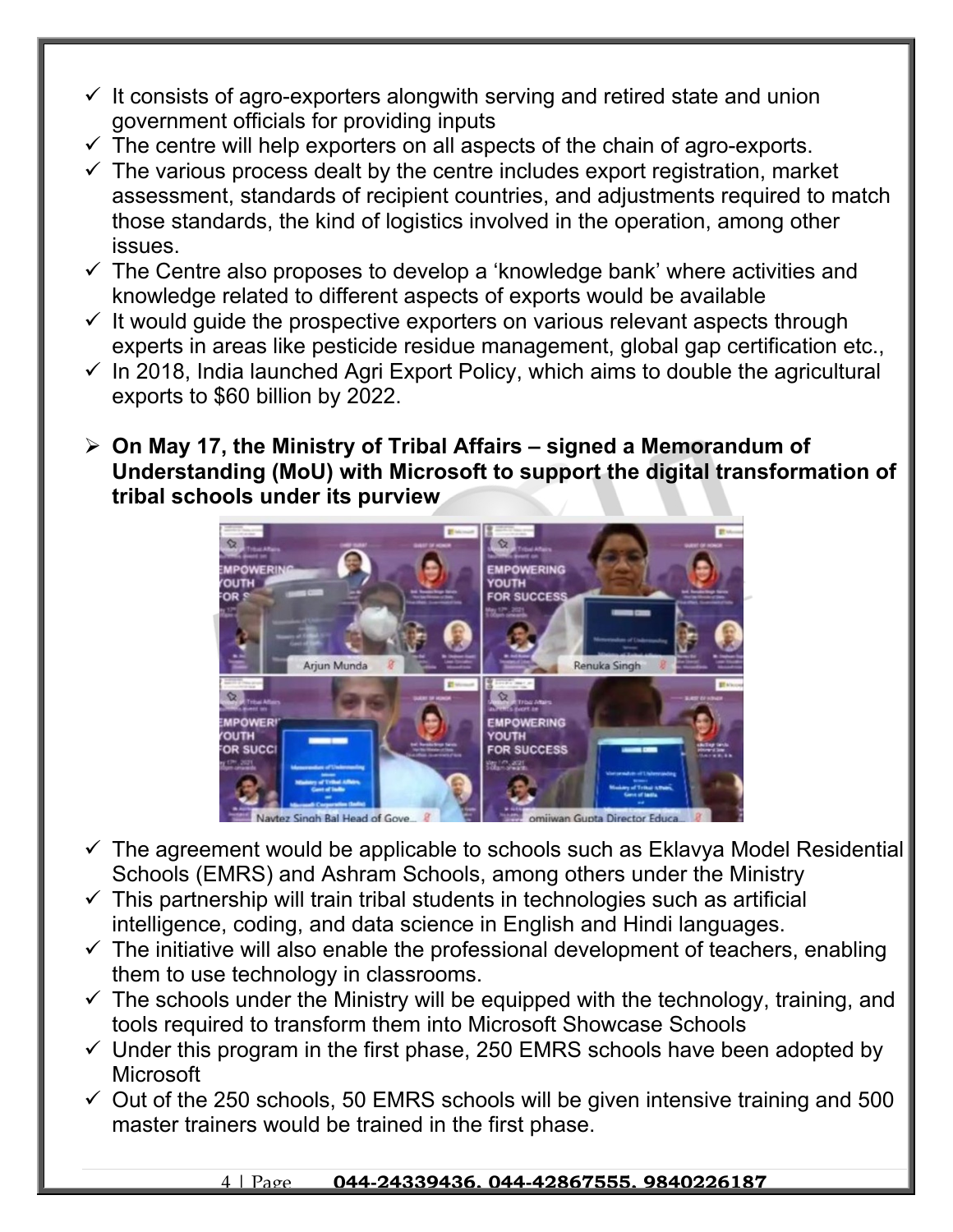The teachers will also be provided with e-certificates and e-badges from the Microsoft Education centres at the end of the programme

### **INTERNATIONAL**

 **The world's largest iceberg, named A-76 – breaks off in Antarctica, as per the recent satellite images** 



- $\checkmark$  The finger-shaped iceberg, which is about 4320 square kilometres in size, broke off the western side of Ronne ice shelf into the Weddell Sea in recent days
- $\checkmark$  Weddell Sea is a large bay in the Western Antarctic region.
- $\checkmark$  Ronne is one of the largest floating ice sheets that connect to Antarctica's landmass and extend out into surrounding seas.
- $\checkmark$  The A-76 iceberg measures around 170 kilometers long and 25 kilometers wide
- $\checkmark$  The scientists spotted the changes in A-76 in recent satellite images captured by the European Space Agency's Copernicus Sentinel-1 mission.
- $\checkmark$  The British Antarctic Survey was the first to notice the breakaway of the iceberg
- $\checkmark$  The Antarctica ice sheet is warming faster than the rest of the planet, causing melting of snow and ice covers as well as the retreat of glaciers, especially around the Weddell Sea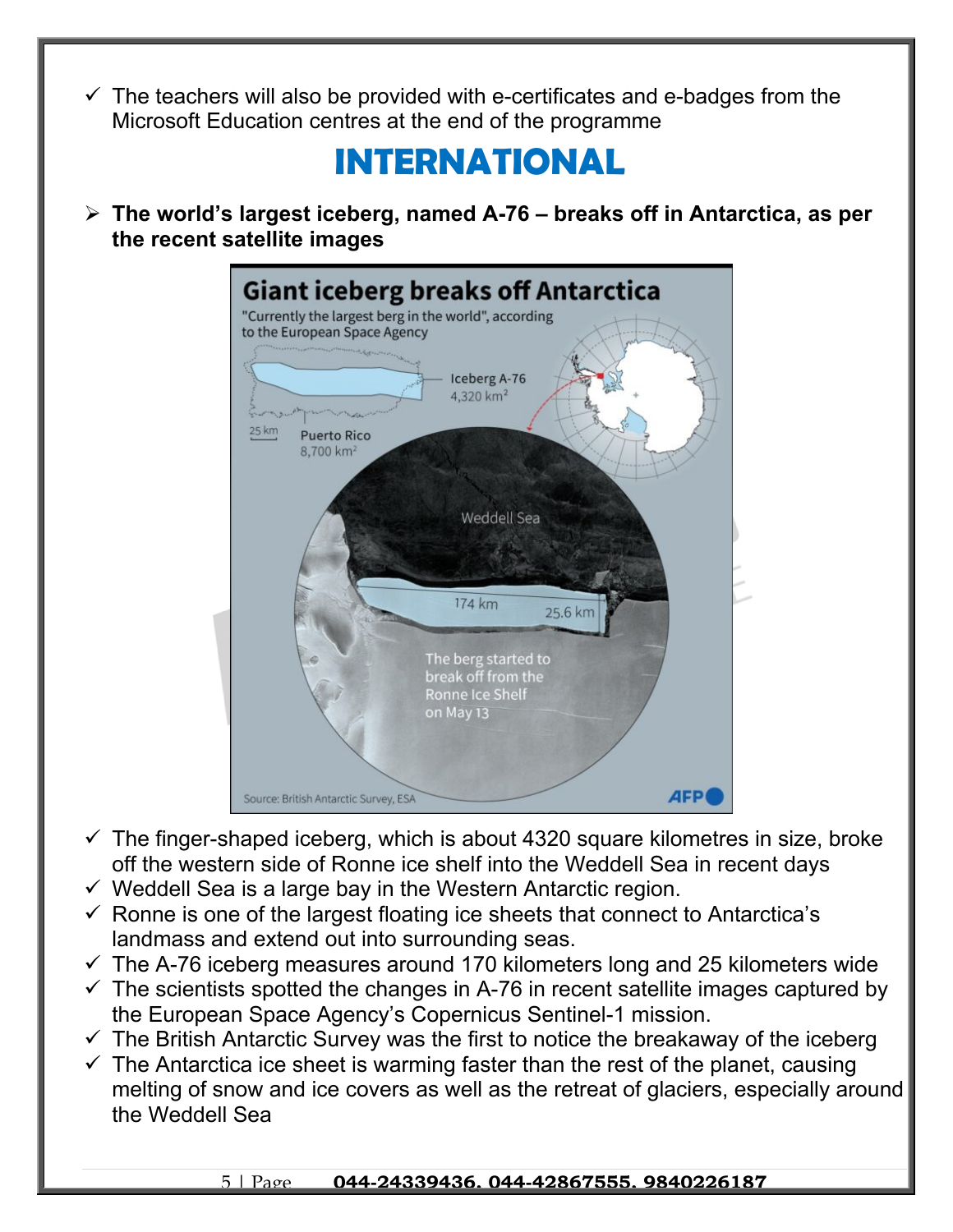- $\checkmark$  The world's second-largest iceberg is also located in the Weddell Sea the A-23A, which is approximately 3,880km square.
- $\checkmark$  Last year, currents took iceberg A-68A, the world's largest at the time, from Antarctica to the coast of the South Georgia Island and broke it into pieces

## **SCIENCE, TECHNOLOGY & ENVIRONMENT**

- **India's Biological E. will produce the Johnson & Johnson COVID-19 vaccine alongside its own vaccine candidate**
- $\checkmark$  Telangana-based pharmaceutical major Biological E. was looking to contractmanufacture about 600 million doses of the J&J vaccine annually
- $\checkmark$  Last month, J&J had sought permission to conduct a local clinical trial in India for its single-dose vaccine.
- $\checkmark$  However, the Indian government is yet to give J&J permission to conduct a local clinical trial of its single-dose vaccine named 'Janssen'
- $\checkmark$  Biological E., based in the southern Indian city of Hyderabad, also plans to produce 75 million to 80 million doses of its own vaccine a month from August 2021.
- $\checkmark$  The drug has been developed with Baylor College of Medicine in Houston and Dynavax Technologies Corp (DVAX.O).
- $\checkmark$  The United States International Development Finance Corporation said in March that it would finance Biological E.'s efforts to produce at least 1 billion doses of Covid-19 vaccines by the end of 2022.
- $\checkmark$  The Johnson and Johnson's Janssen Covid-19 vaccine was approved by FDA under an Emergency-use Authorization in February 2021 for adults.
- $\checkmark$  Meanwhile, as per the World Health Organisation, the J&J vaccine has an efficacy of 85.4% against severe disease and hospitalisation, observed 28 days after inoculation.
- $\checkmark$  The vaccine has 66.9% efficacy against moderate and severe infections.
- $\checkmark$  It is an adeno virus vector similar to the vaccines manufactured by Moderna and Pfizer, which are two dose vaccines.
- **The US scientists from the Carle Illinois College of Medicine have developed a new Covid-19 test called 'Scalable and Portable Testing' (SPOT)**
- $\checkmark$  The new technique can provide accurate results from a saliva sample in less than 30 minutes.
- $\checkmark$  The hand-held portable battery-powered device used for testing consists of components that can be 3D-printed easily
- $\checkmark$  The test can detect as little as one viral particle per 1-microlitre drop of fluid, as per the researchers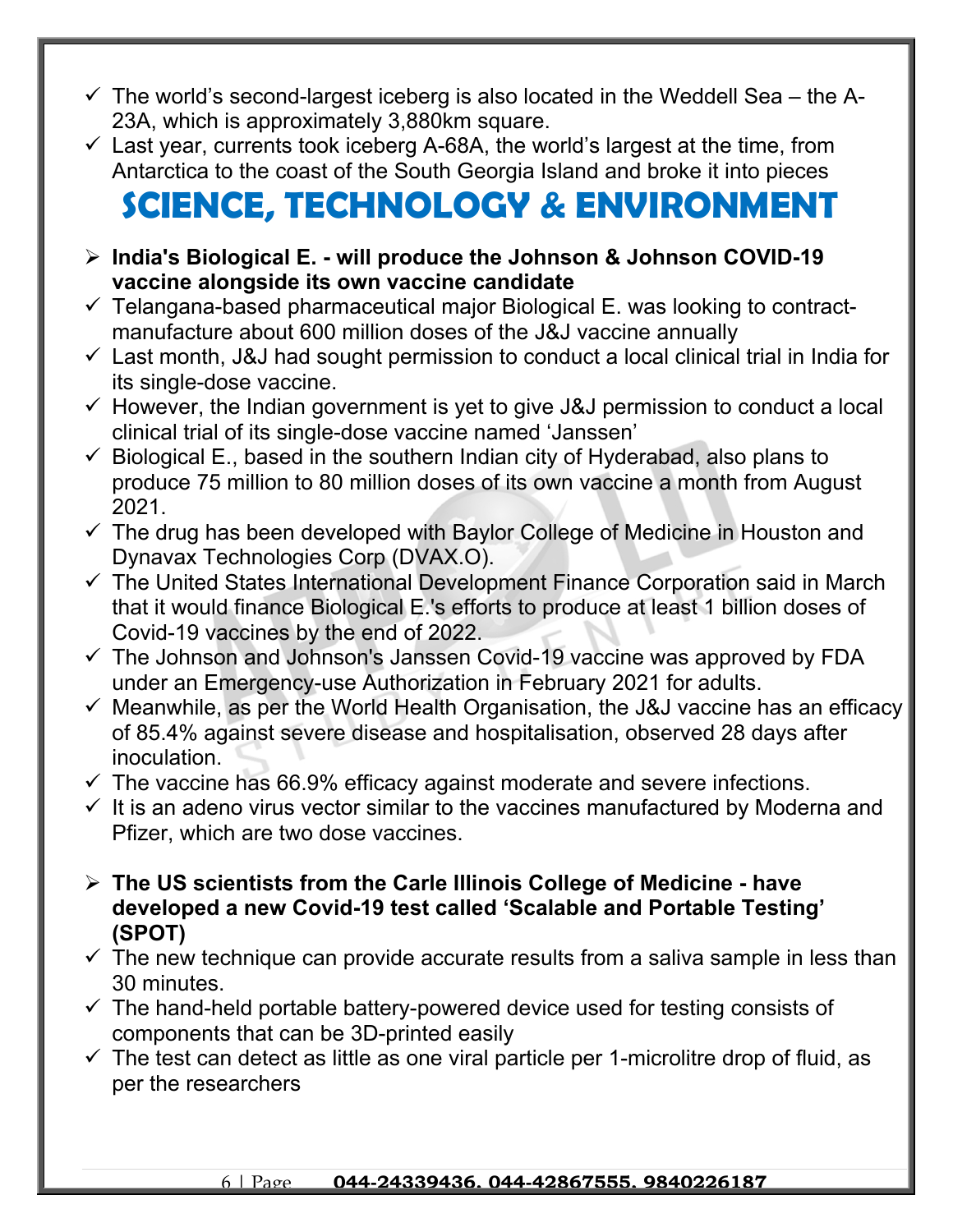- $\checkmark$  The device is still in the prototype stage and is estimated to cost a maximum price of \$78, while the reagents and other materials needed for testing would amount to \$6-\$7 per test
- $\checkmark$  This method of testing uses saliva, which is easier to collect and less invasive than a nasal swab
- $\checkmark$  It can also detect multiple genes per sample, making it more accurate than singlegene tests, which can yield incorrect or inconclusive results.
- $\checkmark$  The test is very much similar to that of the RT-PCR, except that it uses Reverse Transcriptase - Loop Mediated Isothermal Amplification (RT-LAMP).
- $\checkmark$  RT-LAMP is a one step nucleic acid amplification method used to multiply specific sequences of RNA.
- $\checkmark$  This technology is considered as an alternate to RT-PCR as it is much cheaper and easier.

### **OBITUARY**

 **Former NSG director general J K Dutt (72 years), who headed the 'Operation Black Tornado' commando force during the 2008 Mumbai terror attacks – passed away on May 19 due to complications arising out of Covid-19.** 



- $\checkmark$  J K or Jyoti Krishan Dutt was a 1971-batch Indian Police Service (IPS) officer of the West Bengal cadre.
- $\checkmark$  He served as the DG of the National Security Guard (NSG) from August 2006 to February 2009, after which he retired from service.
- $\checkmark$  He also worked in the Central Bureau of Investigation (CBI) and was once appointed as its officiating chief or director in 2005.
- $\checkmark$  Dutt also served the Central Industrial Security Force (CISF).

### **INTERNATIONAL WEEK**

- **United Nations Global Road Safety Week**
- $\checkmark$  This year, the sixth edition of the UN Global Road Safety Week is observed from 17th May, 2021 till 23rd May, 2021
- $\checkmark$  Theme 2021 'Streets for Life'
- $\checkmark$  Tagline 2021 #Love30